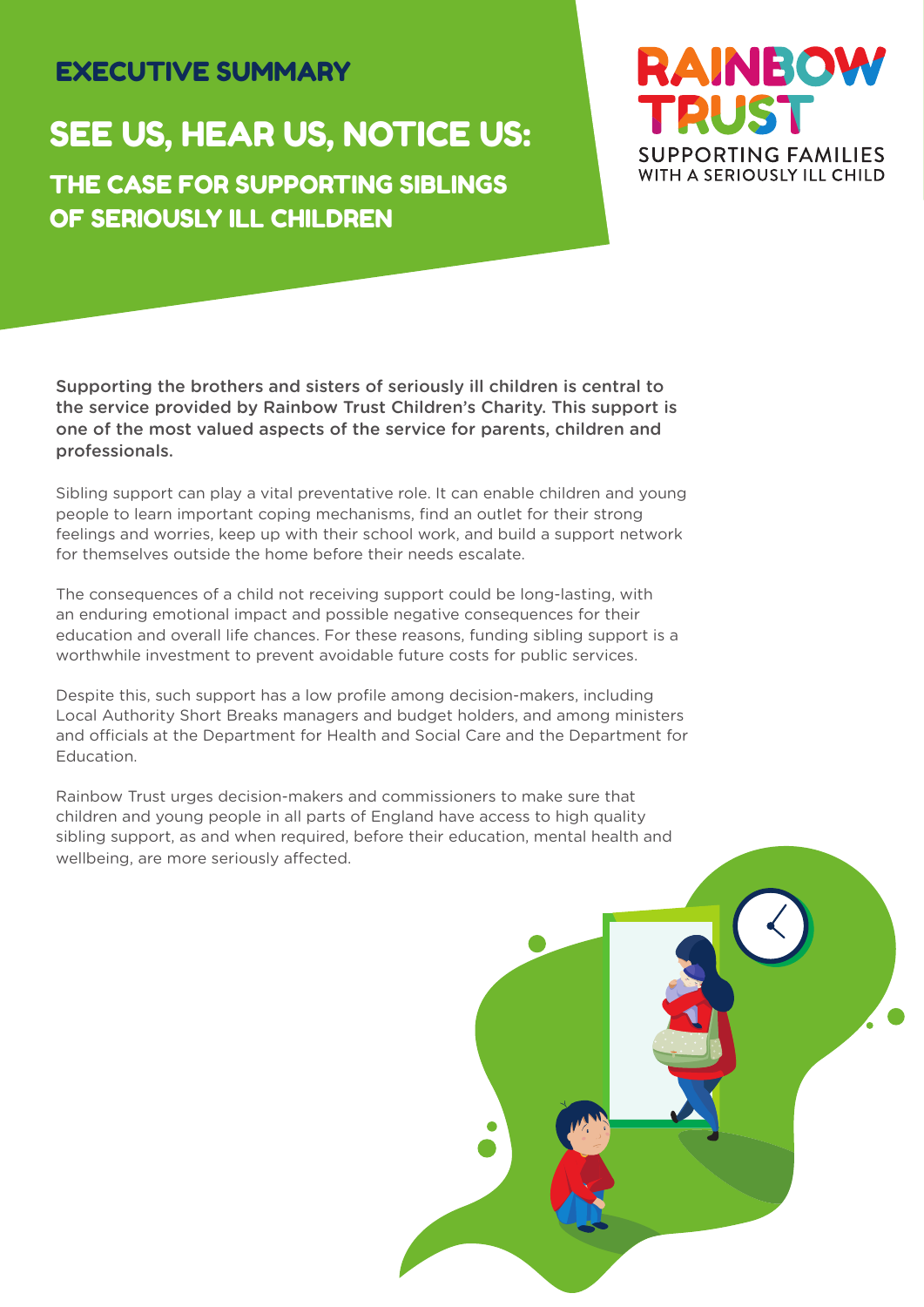### **KEY FINDINGS:**

- **1.** At least 32,000 families in England with a seriously ill child have one or more siblings according to our best estimate. Some will have little or no access to sibling support depending on where they live.
- **2.** The need for support appears to be growing, based on the experience of both Rainbow Trust and of children's hospices in England. More than 70% of children's hospices, who responded to a 2018 Rainbow Trust survey of sibling support in England, said that demand for sibling support has increased over the last three years. 60% of children's hospices said that they offer more hours of support than three years ago but only one third said that they can 'always' meet demand.
- **3.** Many parents do not identify their healthy siblings as young carers. This means that many are likely to be hidden from official data on young carers, and yet this is what they are.
- **4.** Recent recognition of the value of supporting siblings has not been translated into increased funding. In fact, many Local Authorities have reduced funding for services such as Short Breaks because of budgetary pressures, and the criteria for Short Breaks funds are often too narrow for charities to secure funding for sibling support.
- **5.** The emotional and practical impact on siblings can have enduring consequences for a child's wellbeing and life chances. A parent will often have less time to focus on the healthy sibling(s) and routines have to change to fit around the needs of the seriously ill child.
- **6.** Emotionally, the healthy child may struggle to understand what is happening, depending on their age and level of development. Explaining the full gravity of their sibling's situation can be frightening but concealing it might damage their trust in their parents or carers.
- **7.** While some studies show positives such as a raised sense of self-worth, a sibling may experience feelings of isolation, anger, **jealousy, quilt and anxiety.** A sibling can become withdrawn as they try to protect their parents from additional worry. If not addressed, a sibling's mental health could be affected.
- **8.** School can be a welcome break from a pressured home environment, but for some, sleep disruption could affect their focus and concentration. Keeping up with homework can be difficult, with time and energy at a premium.
- **9.** A sibling's education can be affected by difficulties in maintaining school attendance, because their parents are focussed on their brother or sister's care. Siblings can be at greater risk of being teased or bullied than other children. School holidays can be a particularly hard time with many siblings unable to leave the house as much as they would like.
- **10.** If a sibling is bereaved, there can be overwhelming feelings of loss, and potentially feelings of guilt that they themselves survived.
- **11.** Rainbow Trust conservatively estimates that its sibling support alone saves around £418,000 each year for the education, health and social care system.
- **12.** There are many examples of how sibling support can reduce costs to the public purse. These include enabling children to attend school when both parents are in hospital or at work, and helping siblings to cope emotionally with their brother or sister's illness or to manage feelings in bereavement.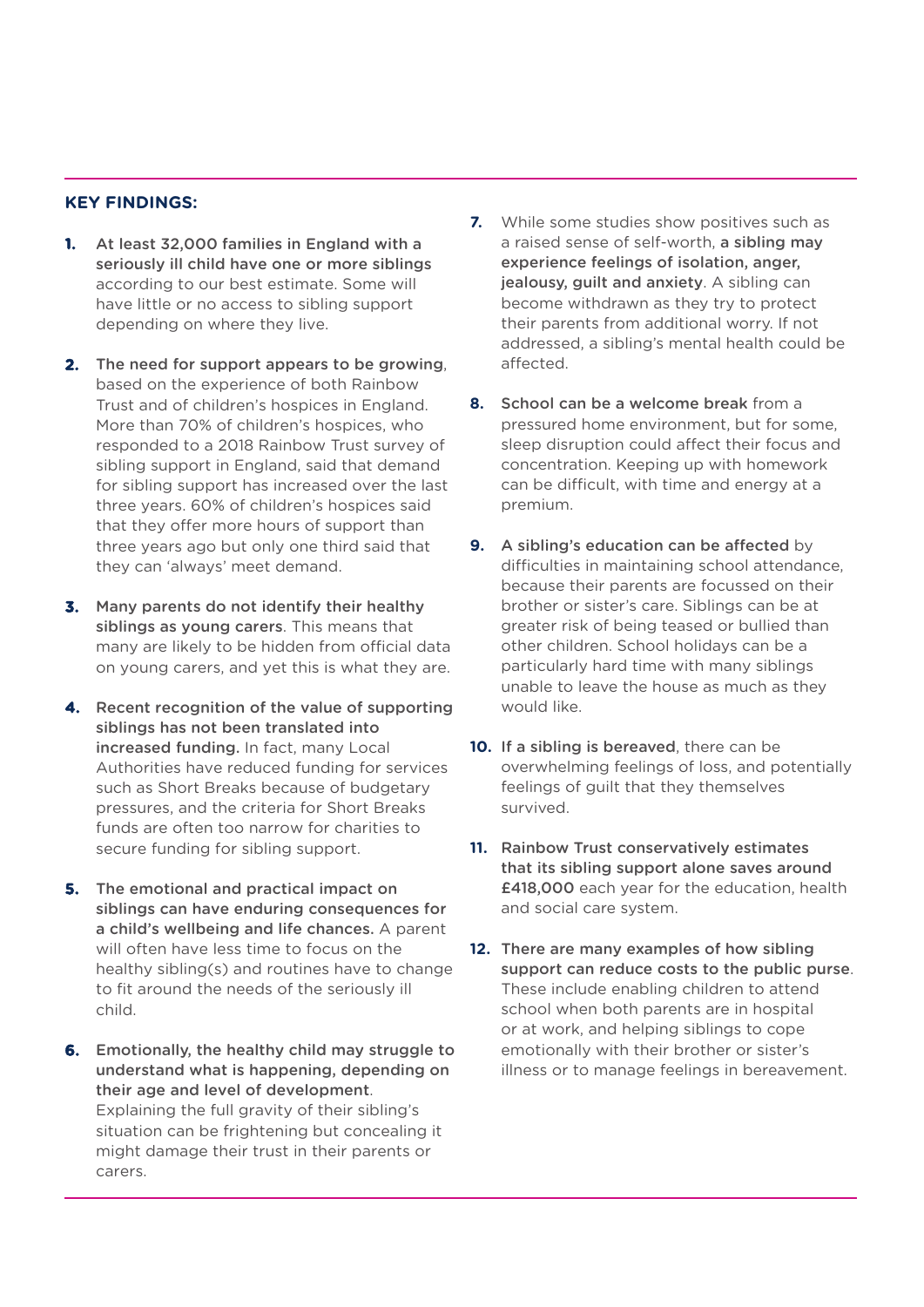# **EXAMPLE: PRACTICAL SUPPORT TO PREVENT SIBLINGS MISSING GCSE LESSONS**

Rainbow Trust support can be scaled up or down according to need, with extra support put in place should there be a medical crisis, or if the sick child appears to be entering end of life.

A family with seven children were supported by Rainbow Trust in London. One of the children had Lennox-Gastaut syndrome, a severe form of epilepsy, and was having frequent seizures. Contact with his father was limited, and the mother was unable to collect her younger children from school every day. Although the family had a care package in place for the son, this was only available when in the home. Social services could not provide any practical support out of the home. Whenever there was a hospital admission the two older siblings had to help collect their younger siblings from school.

With their GCSEs approaching, it was becoming a problem for the older siblings to have to leave school early once or twice a week to pick up their two younger siblings from primary school.

When Rainbow Trust got involved, a Family Support Worker was able to meet the younger siblings, meaning that important lessons were not missed by the older children. The Family Support Worker could also provide additional emergency school pick-ups when the sick child's condition deteriorated and plans suddenly changed.